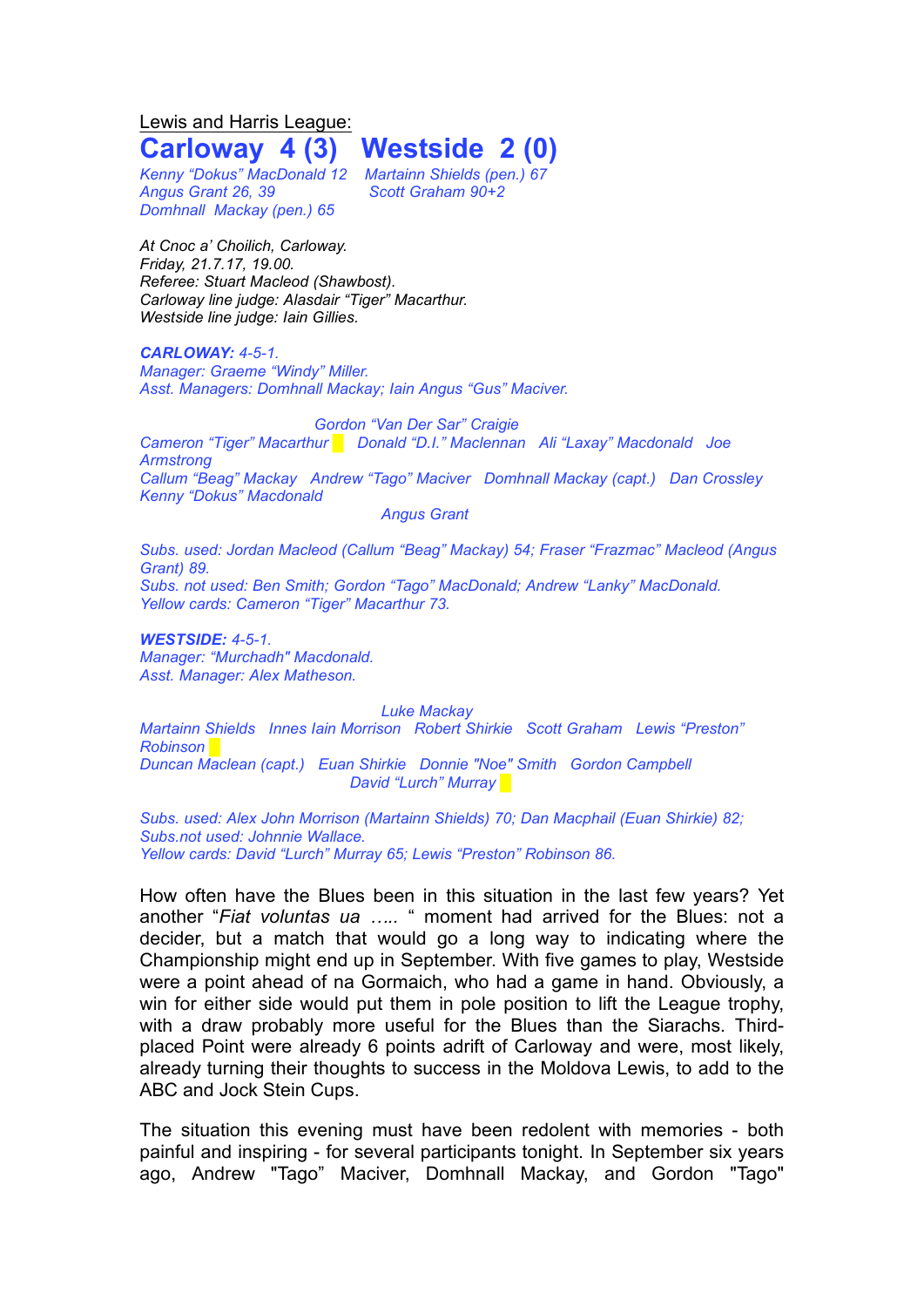MacDonald were in the Blues' squad the night they entertained League leaders, Back, at Cnoc a' Choilich, aware that they had to defeat the visitors to maintain their League challenge, after squandering a seemingly unassailable lead with unexpected defeats to Athletic and Point. After a goalless first half, the Bacachs took a 2-0 lead through "Bloxy" and "Frazmac" (the latter on our bench tonight!), before a storming finish from the Blues saw "Tago" score twice to bring them level with two minutes to go. You can imagine what the last few minutes were like - but a Herculean effort in the final moments wasn't enough - the title headed to Col Uarach.

Fast forward to Goathill, and late July, 2013: Carloway, seven points clear at the top midway through the campaign, faced their main challengers, the reigning Champions, Athletic. An early Murdo "Squegg" Macleod stunner calmed the Blues' nerves, before additions from Fraser "Frazmac" Macleod (yes, him again! Now a good guy) and Kevin "Gochan" Macleod sent na Gormaich roaring down the road to their first, and only, Championship, which was clinched, of course, in August, 3-1, at the ground of tonight's rivals! West's goalkeeper that night? Gordon "Van Der Sar" Craigie!

However, a year later, in another titanic encounter, Westside themselves had to dig deep at Barvas to hold off their nearest rivals, Lochs, a second-half header from the best header of a ball on the island, Scott Graham, securing a 1-1 draw and their sole Championship by one point from their opponents that night. So, many of the players tonight were accustomed to such pressure, although that doesn't necessarily make it any easier to perform on the evening.

The good news for the Blues was the return of "Laxay's" joint rock in defence, Donald "D.I." Maclennan, to frustrate Luke Mackay, who had already notched up 5 goals against the Blues this season. Domhnall Mackay moved forward into central midfield as an added bulwark beside "Tago", to combat the obvious threat of Scott Graham and Innes Iain Morrison, while the pace of Callum "Beag" Mackay was preferred initially to Jordan Macleod on the right to keep dead-ball expert, Duncan Maclean, withdrawn. Joe Armstrong, however, had a job on hand on the left, facing the eternally-pushing Gordon Campbell and the mercurial talents of Lewis "Preston" Robinson.

The setting would not have been inappropriate for a Sampdoria v. Genoa or Roma v. Lazio game: a golden, midge-free evening, with only the slightest of easterlies, which resulted in a huge crowd whose pockets were gleefully emptied by "Cobby" shortly before half-time.

West's strategy was apparent from the whistle: force it. Carloway were under immediate pressure as the visitors tried - and were generally successful - to be first to every ball, win every tackle, pressurize, keep the ball wide, down the centre, take on opponents. The action, i.e. unarmed combat, took place mainly within the Carloway half, but the high Siarach back-and mid-line was a real risk, being susceptible to the fast breaks of Dan Crossley, Callum "Beag", and Angus Grant.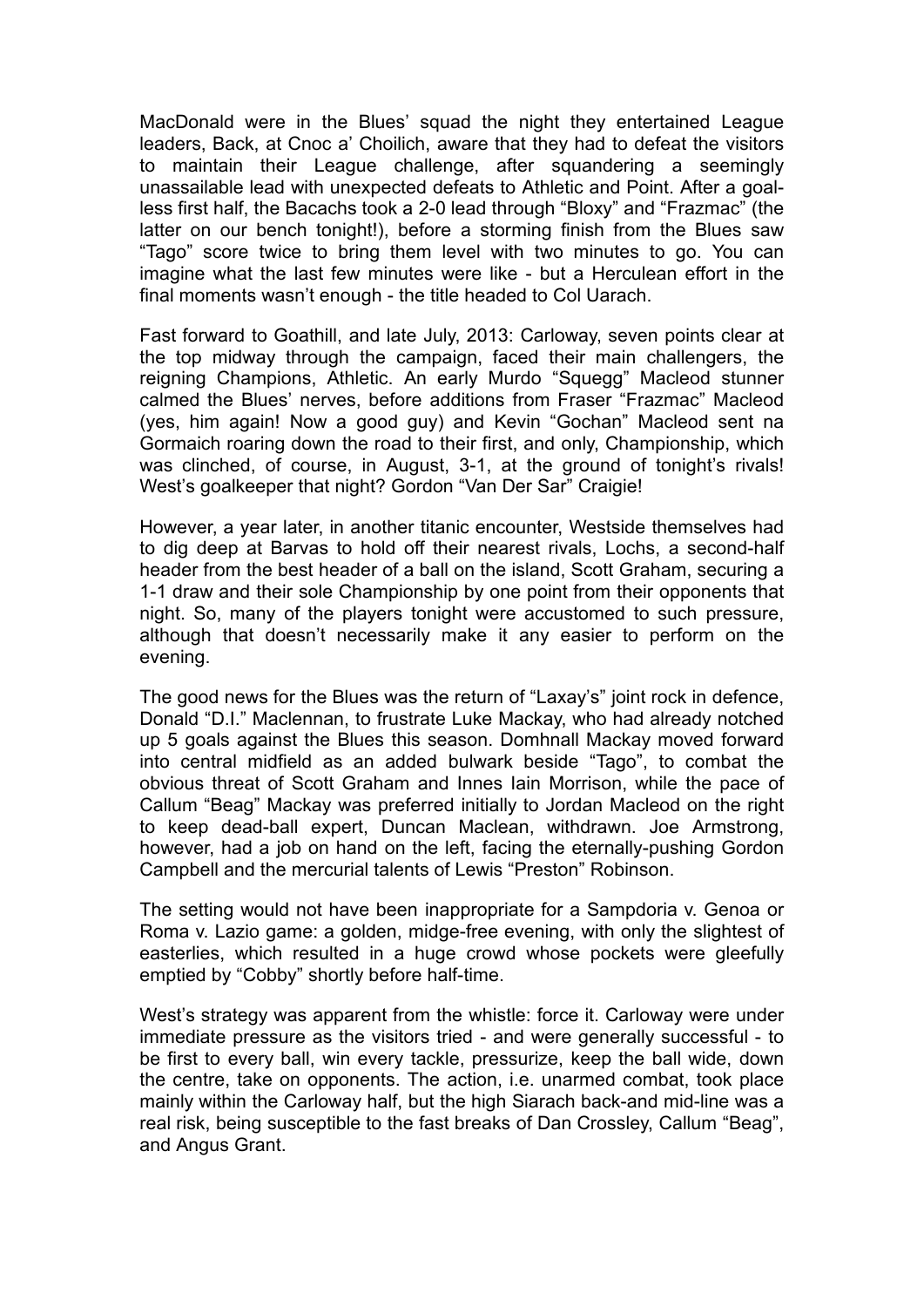The first chance arrived in 12 minutes when a a Shields corner on the Siarach left came sweeping low across the face of the home goal, 10 metres out. The ball broke off a number of bodies to the far post, where "Preston" flicked it inwards. It rebounded out, and Mackay connected instantly on the edge of the box, but his attempt took a huge deflection, high over for another corner. The next corner led to a mad scramble and clearance; an attempted return was blocked by Mackay on the centre edge of the box and he shifted the ball diagonally right towards the fast-breaking "Tiger". From just inside his own half he propelled the ball straight forward for Grant to whiz on to and make 16 metres from the bye-line. Just as Shirkie closed, the stumbling Grant managed to swipe a low right-footer square across goal and reach the arriving "Dokus" in front of goal. As Smith lunged, the wing-man stepped one pace to his right, before whipping a low right-foot daisy-cutter home to "Lurch's" right (**1-0**).

Five minutes later it was Morrison's turn to show off his skills on the West left, midway within the Blues' half, twisting and turning like Thierry Henry wide and past "Tiger" and Callum "Beag" before sending in an inviting curler. "Preston", running towards him across the centre, got his head to it around the penalty spot, but the ball went straight up. In 20 minutes the Siarachs went even closer when a glorious Morrison breaker from the centre circle sent Mackay behind the line to race in on "Van Der Sar" but the young star held off his finish an instant too long and, 16 metres from goal, "Laxay" slid in to stab the ball away for a corner. Two minutes later Shields intercepted "Tago's" slip rightwards to "Tiger", and sped off from the centre line to deliver a thumping left-foot cross from midway within the Carloway half. However, it was just a shade too high for Mackay in the centre, on the edge of the box, and his attempted head-lob landed on top of the net.

Then suddenly, in 26 minutes, the Blues got a second: a mighty "D.I." freekick, from just outside his own area on the Carloway right, came straight down the field towards Mackay, 22 metres from the bye-line. He tried to backhead the ball on, but it broke off a defender square inwards to Grant on his left. The hit-man battled his way through two crunchers from "Noe" and Shirkie to break clear in the centre, then stroke the coolest of finishes home into "Lurch's" bottom left-hand corner (**2-0**).

It was a heart-breaker for the Siarachs, who had dominated possession, territory, and chances from the whistle, and as they wobbled momentarily, it almost got worse in 34 minutes. West lost the ball on their right, midway within the opposition half, and with Campbell stranded in an attacking role, "Dokus" was free to make midway in the Siarach half before delivering a perfect Martin Peters to Grant running square towards him, 16 metres from goal. However, his neat head-glance zipped a foot outside "Lurch's" left-hand junction of bar and post.

Nevertheless, five minutes later, the wheels really did come off the visitors' bogey, when a "Dokus" corner on the Carloway left dropped straight on to the toe of Grant, 10 metres from goal at the far post. The young man from Aberdeen made it all look so easy by stabbing out his right-foot to send a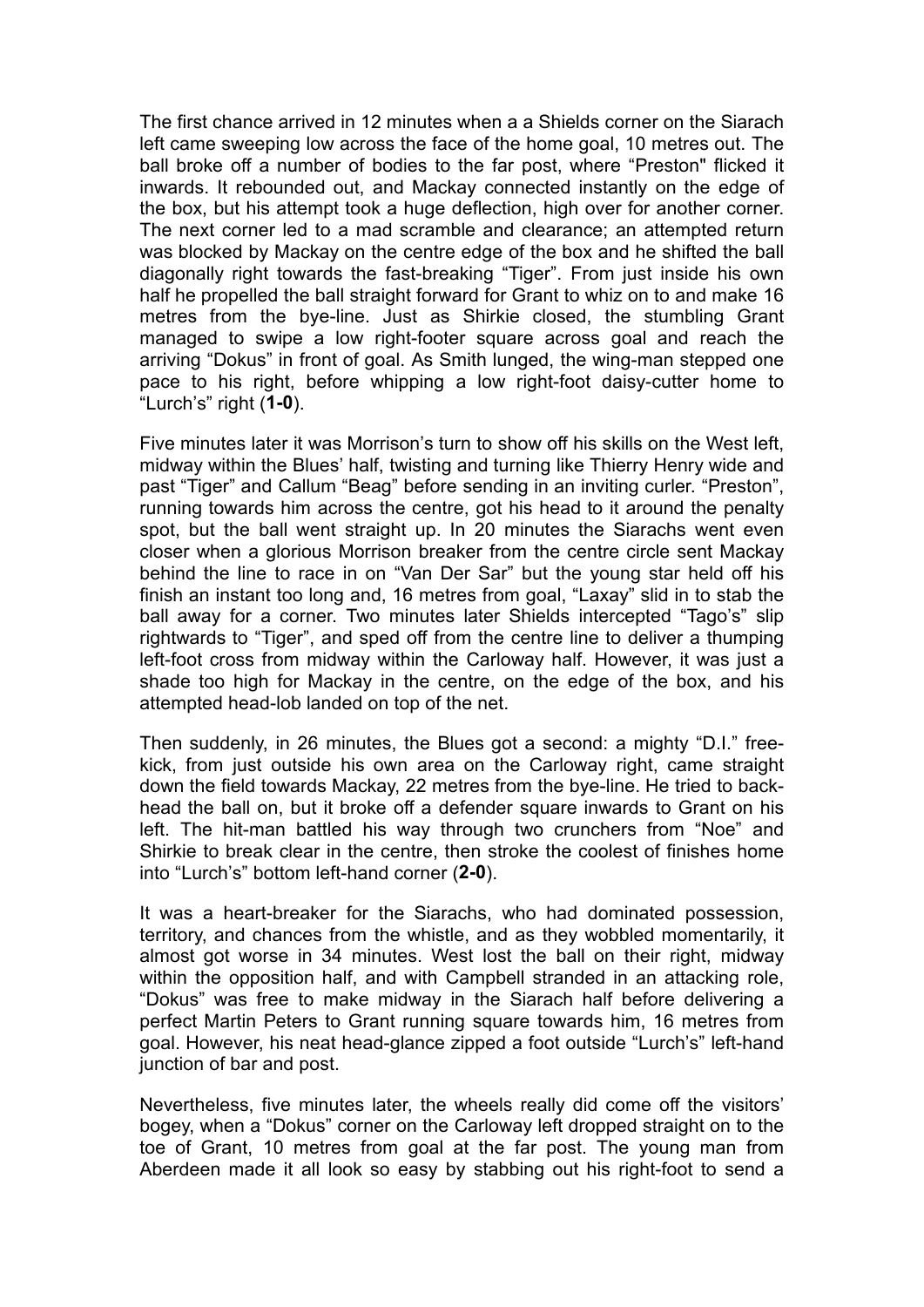first-time volley whamming between "Lurch's" legs and into the net for his 12th goal in 5 games (**3-0**).

A final push from West saw a corner on their right headed out strongly by "D.I." straight to Maclean, on the corner of the box, but his swift curling reply was a foot outside the near post.

## **Half-time: Carloway 3 Westside 0**

The mood in the Westside dressing room at the interval must have been one of disbelief. The bovril was probably untouched. How can a team who had basically driven the first 45 minutes, in terms of territory, possession, and chances, be 3-0 down? From their own point of view, they had done everything right. Had Mr. Spock put a force-field around the Carloway goal? Was it best to continue, as they were, or change things round? Carloway had had a fair share of luck but had defended well, the main concern being how deep they had lain, leaving Grant unsupported for long periods, despite Crossley's best efforts to support and supply, but was this a strategic choice or a reaction to the intense pressure they were under?

The pattern of play did not alter after the resumption, though West's attacking became even more intense, laying them dangerously open to the counterattack. In 46 minutes a "Dokus" corner on the Carloway left was reverseheaded back out towards the corner of the box, where Crossley met it firsttime but his cracking left-footer bent slightly and travelled just outside the Siarachs' right-hand post. Two minutes later a typical, bustling "Preston" run took him thundering down the right past Armstrong to whip across a low, squared cross, 12 metres from the bye-line. Mackay nipped forward to meet it ahead of "Laxay" by the near post but his right-foot rocket on the turn was pushed away brilliantly for a corner by Craigie. Maclean's left-foot in-swinging corner was met in the centre, 12 metres out, by Graham but his header flew a couple of feet over the central bar.

Then, in 56 minutes, na Gormaich had a golden opportunity to kill the game stone-dead. Interplay between "Dokus" and Mackay in the centre circle permitted "Dokus" to move left and send a perfect Charlie Gallagher diagonally past Smith and Shirkie for both Grant and "Tago' to beat the line and run in unchallenged on "Lurch". As the keeper came out, Grant let the ball run on to "Tago" but the midfield powerhouse, usually so deadly in such situations, went for glory and his right-foot Exocet from just inside the box almost hit Skylab.

West almost celebrated immediately as Morrison played the ball on up the left to Shields, who battled his way past "Tiger" and "D.I." into the left corner of the box, but his right-foot scorcher was somehow touched on to the bar by "Van Der Sar", and whizzed away to the left. Four minutes later Carloway's greatest came to the rescue again, high at his right-hand post, when he beat away, under heavy pressure, a Maclean corner from his left. An undignified melée ensued in front of him before the ball was knocked outwards, only for Morrison to meet it on the edge of the box, but his hurried drive went a metre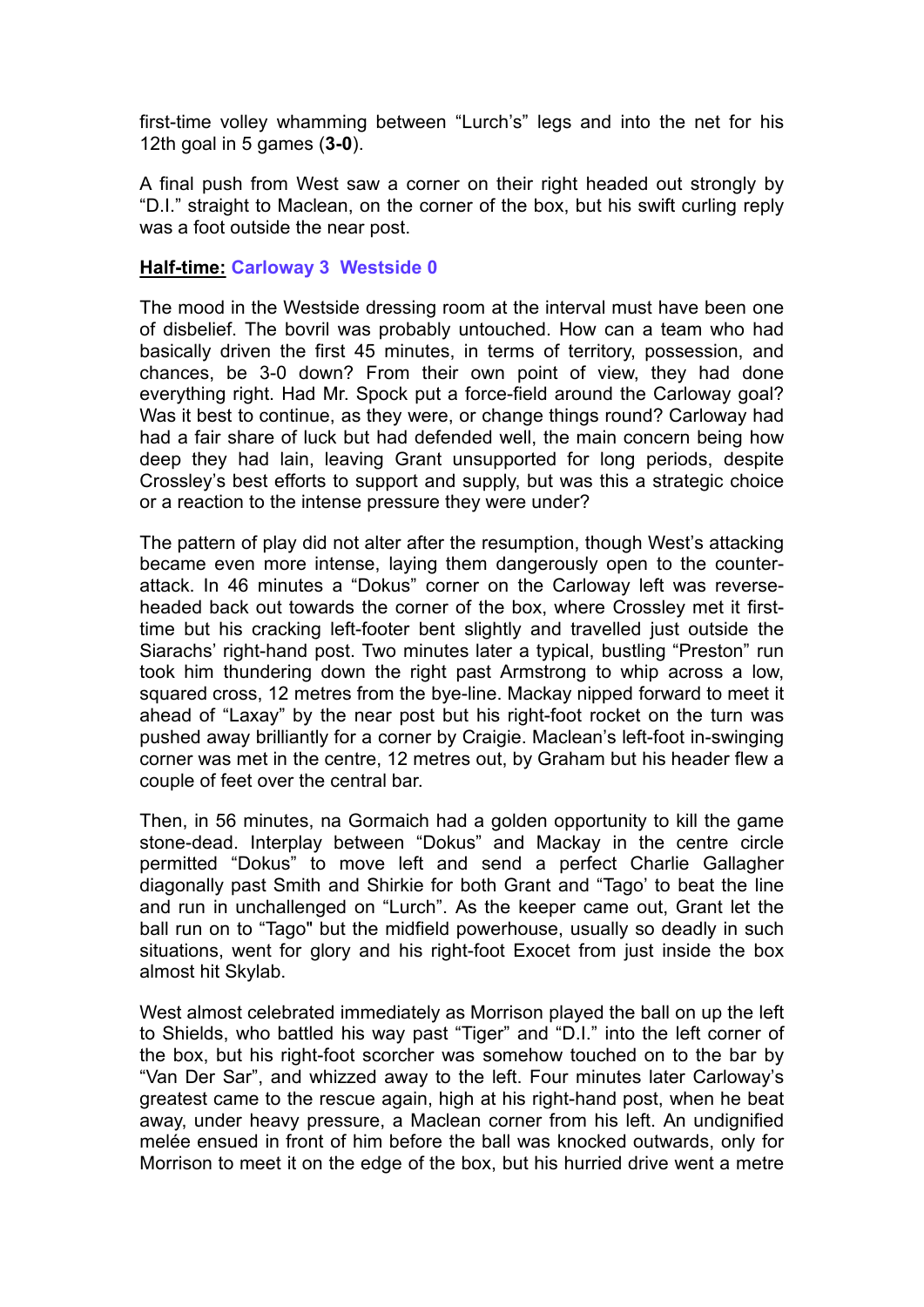over the bar.

A few minutes later it seemed to be all over; then it wasn't. A high ball forward by Mackay was chased by "Tago" behind the line on the Blues' right. "Lurch" came for it but couldn't quite make it, and brought 'Tago" crashing down. No argument - a penalty, although the big keeper might have been a little lucky to only see yellow. No matter. Mackay thundered the ball home expertly to the keeper's left (**4-0**).

That was it - or was it? Moments later, the never-say-die West pushed down the left, Maclean to Morrison to Mackay/Shields (?). As the attacker turned in, "Tiger" came in like a fridge-freezer through the Siarach, leaving him a heap in the area. Again, no argument, and penalty-specialist, Martainn Shields, stroked the perfect penalty wide of the diving Craigie and as far into his lefthand corner as was possible (**4-1**).

The Siarachs must now have believed the hex had been lifted and charged at the Blues, "Preston" immediately bursting down the right to cut back a low cross from the bye-line but Mackay, in the centre, was beaten to the ball by "Laxay". In 74 minutes he repeated his feat and this time Mackay got to it, around the penalty spot, but his header was slightly miscued and looped high to Craigie's right, giving the keeper time to hold it safely. However, West's concerted pressure did not lead to any more significant chances within the 90 minutes, and the game seemed to be all but over, when Alex John Morrison, on the West left and midway within the Carloway half, received the ball from Innes Iain Morrison, checked back, then sent a high right-foot in-swinger into the centre. Graham saw it coming as he moved forward, knew exactly where he was going to put it before it reached him, and showed everyone on-field how to take a headed chance, by tucking it neatly just inside "Van Der Sar's" right-hand post (**4-2**).

## **Full-time: Carloway 4 (3) Westside 2 (0)**

*Abair oidhche!* Macbeth ended his years feeling that life itself was *"full of sound and fury, signifying nothing*". He should have taken a break from murdering people and been at the game tonight and told the players that. They would have ignored him, king and all. For 95 minutes the vast crowd was treated to a spectacle that suggested the combatants' lives depended on it, like some Incas' ball-game where the winners - or losers - were sacrificed to the gods. It's a difficult game to assess overall as it brings up those hoary old questions in football: did Carloway "*deserve*" to win? Or, to put it another way, how can a team which dominates a game end up losing? Did West "*deserve*" to lose? Unanswerable questions, but it does happen frequently, a team ending up losers despite appearing to control a game. Yet it's always the team that scores the goals, or more of them, that "*deserves*" to win, if such a term can be applied to any team performance in football.

Whether or not Carloway turned up tonight intending to play as they did, is debatable. West certainly seemed to play the way they intended to and only spirited, in-depth defending kept them at bay, augmented by generous